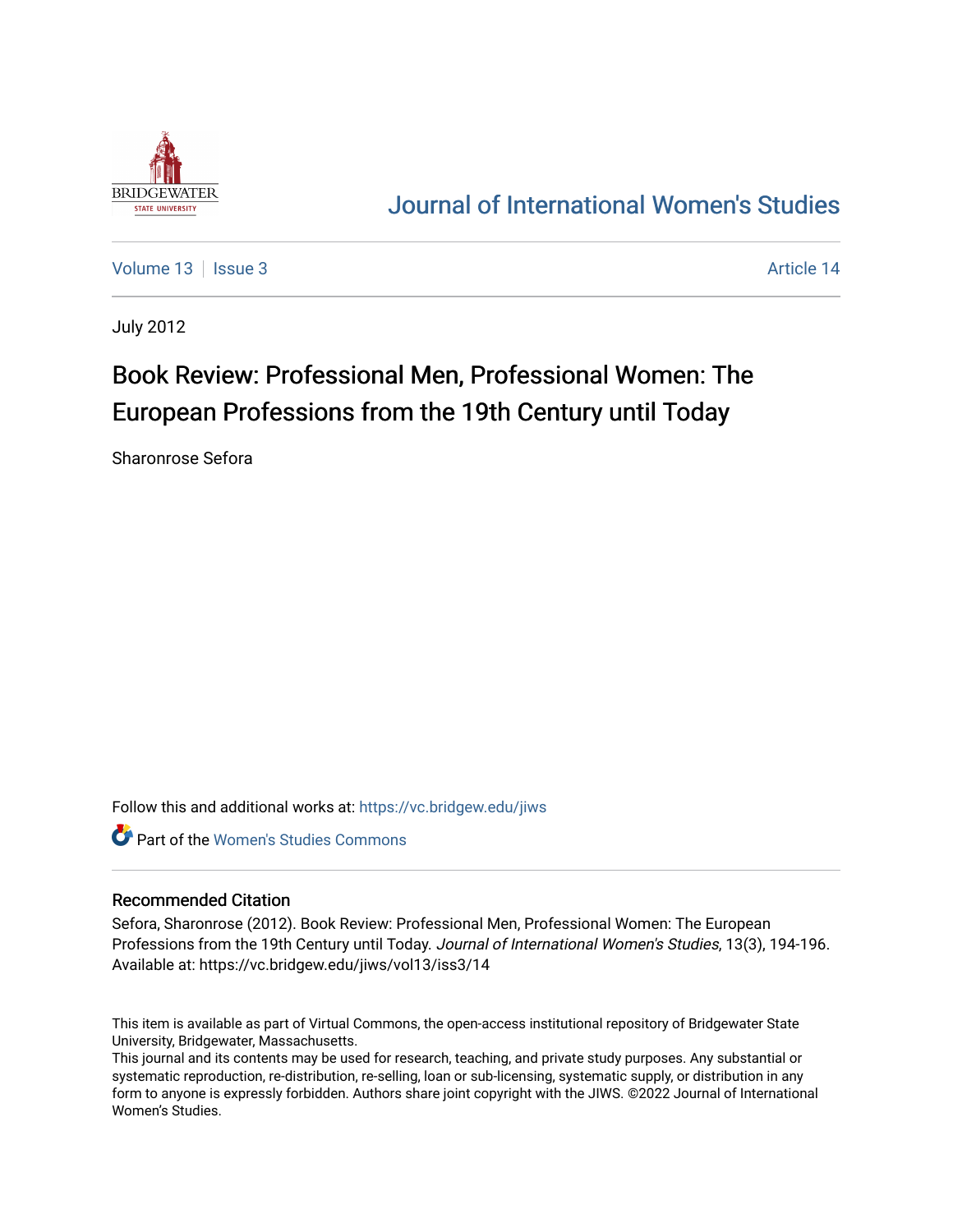This journal and its contents may be used for research, teaching and private study purposes. Any substantial or This journal and its contents may be used for research, loading and private study purposes. Any substantial or<br>systematic reproduction, re-distribution, re-selling, 00an BPSUb-liee FSMg, systematic supply or distribution i to anyone is expressly forbidden. ©2012 Journal of International Women's Studies.

### *Professional Men, Professional Women: The European Professions from the 19th Century until Today*

2011. Maria Malatesta. SAGE Studies in International Sociology. 188 pages. Hardcover (\$94.00). ISBN 978-1-84860-625-8 Reviewed by Sharonrose Sefora<sup>1</sup>

Maria Malatesta"s *Professional Men, Professional Women*, is an extensive overview of the history of professions in Europe from the "ancient regime to the formation of the European Union and thereafter" (p1). This historical study uses sociological concepts similar to those of Michael Burrage (2006) and Liora Israel (2005). The book visits "liberal" professions (Law, Medicine, and Engineering) in Great Britain, France, Italy, and Germany from the French Revolution to 2006.

The book begins with an introduction of the European professions between crisis and transformation, this chapter takes the reader into an overview of the origins of the four professions, the reconstructing of processes and changes they went through in the last two centuries. Malatesta highlights the professions' responses to external agents namely, the state, social movements, economic crises and wars. The book rejects theories of professionalization and is inspired by Bourdieu, a French sociologist; it however draws on theories on the decline of professions, sociology of crisis and the professions" relationship with the fascist and authoritarian regimes.

Chapter 1 of *Professional Men, Professional Women,* is dedicated to the Legal profession. The reader is firstly introduced to Law where the legal field is defined from Bourdieu (1992), as a national space where the actors operate in it, the relationships and society give it its attributes. The author argues that the legal field lost its importance after the Second World War due to political change. "The advent of mass political parties overwhelmed the old notability system and relegated jurists to below other social groups" (Cotta et al., 2000: 232,251). Malatesta notes that the judiciary held great prestige in the Europe while in Germany, public administration held the power. However, in Great Britain, it was different; the judiciary held its power and unconditional trust of its citizens. In France, judges pursued a single career just as in Italy. The chapter outlines the history of notaries, the forensic kaleidoscope and details regarding bar autonomy and state regulation in the four countries (Great Britain, Italy, Germany and France). It is interesting to note that whether the state had a strong presence or not, it did not "entail a less autonomy of the legal profession, as seen by the French and Italian bars' (p24).

Doctors are discussed in chapter 2. In Great Britain, the less protected doctors changed medicine by virtue of their organisational capacities, unlike in the rest of Europe where change was initiated by the state. These less-protected doctors (in Britain) initiated change due to a need for status, legitimisation of their occupation and need for recognition. Medicine in Great Britain was divided among three professions; doctors, surgeons and pharmacists. The author notes that the different professions under medicine, all possessed individual licences to practice. Physicians gained superiority and maintained it for more than two and half centuries (p40). Unlike today where to become a doctor, years of attendance at a university is necessary, in the 'Ancient Regime' it took two years, whilst an apprenticeship sufficed for entry to other healthcare professions. The reader is taken further into an examination of the rise of the General Practitioner.

 $\overline{\phantom{a}}$ 

1

<sup>&</sup>lt;sup>1</sup> University of South Africa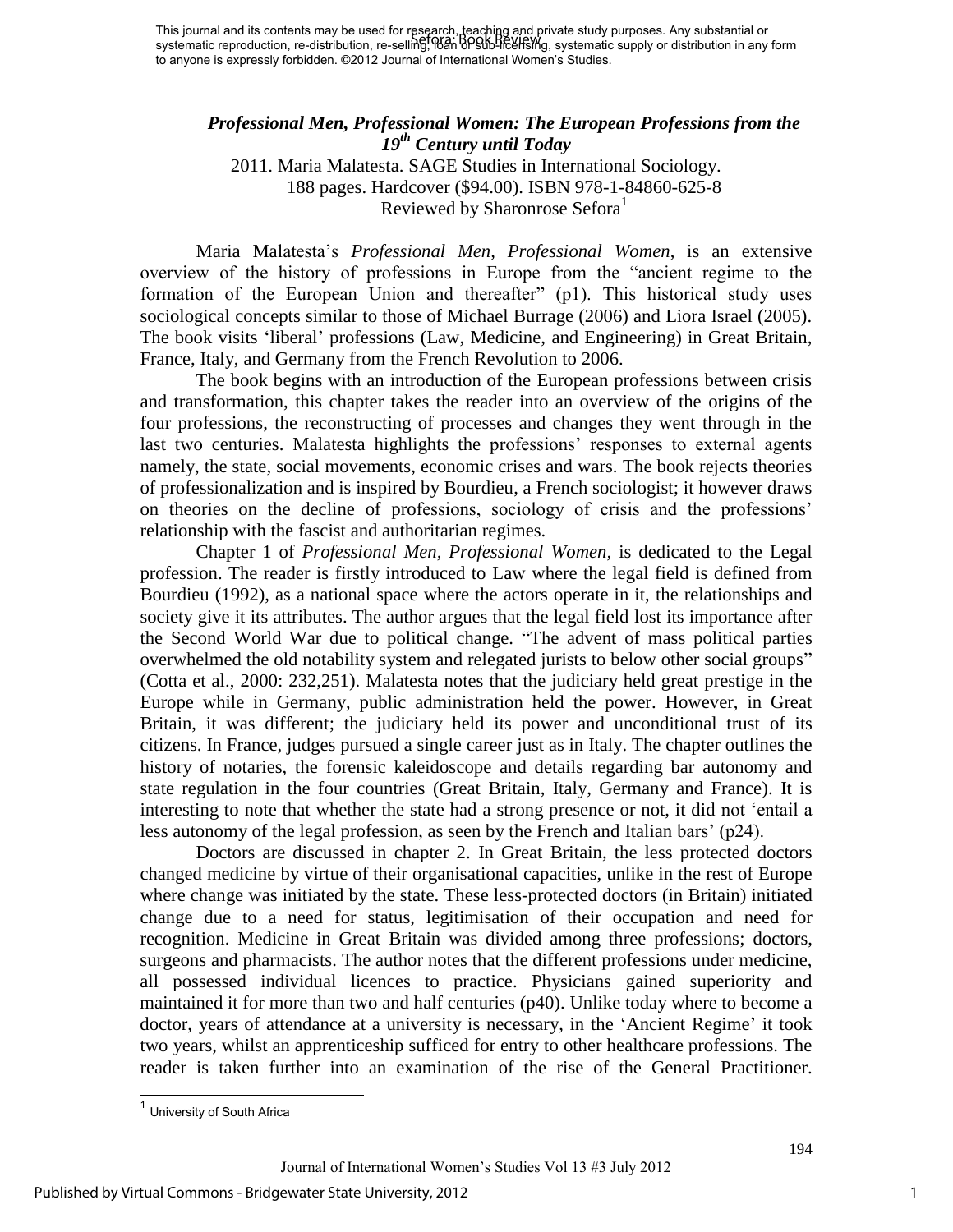Interestingly, the term "general practitioner", became common after 1815, to denote a pharmacist who also practiced medicine and surgery.

In the  $19<sup>th</sup>$  century Italian medicine had an ancient university tradition but unfortunately it fell short of the most advanced European standards. In the first health law of the Kingdom of Italy in 1865, an obligation was stated to obtain a university entrance to be able to practice. Malatesta brings to the attention of the reader that, whereas the lawyers had had their order since 1874, the doctors were obliged to enrol in the professional registers in order to practice. "After the second world war, the conditions of the hospital physicians deteriorated. Their legal status remained undefined, career advancement was uncertain, and economic conditions worsened because hospitals depended for their financing on mutual funds which were constantly in arrears" (p71). The pressure applied by physicians in Italy, as in Great Britain, had a positive outcome. In Germany, just as in the other Western European countries, medicine was divided into two professions namely physicians known as Artze, and surgeons known as Wundartze. Physicians had attended university, administered medicine and treated illness, while surgeons alone intervened in the patient's body and were only trained with barbers or military doctors.

Malatesta takes the reader through the history of Engineers in chapter 3. At the beginning of the  $19<sup>th</sup>$  century, France was the only European country with a complete training system for the technical professions (p83). The title and identity of an engineer in France referred to different elements of the profession; "The profession of Engineer in France is fragmented, and it is markedly hierarchized in occupational and social terms. *Ingenieur* is a polysemic term, which simultaneously denotes an academic title, a professional title and a function in the division of labour" (p87). In Great Britain, the engineering profession acquired social visibility in response to demands. The state opted for a laissez-faire approach unlike the French who sought to form the technical elites for the governance of the country. In Germany the term, *Ingenieur,* came to denote all technical functions, and was titled the master builder, who was superior to a skilled worker (p95). As with France and Great Britain, the profession of Engineering in Germany was marked by terminological ambiguity and, "until 1970, the professional title was based upon academic qualification" (p95). In Italy, engineers were trained at the military academies, where the most advanced technical education was attained. Whereas *Ingegner*, is a polysemic term in other European languages, in Italy it denotes a higher level technician trained at a university. Engineers first concentrated on acquiring a university qualification to keep up with the times and acquire status.

The second last chapter gives a brief history of accountants. Accountants in Great Britain were among the non-protected professions and it was only the public accountants who had to register with the membership association. Other accountants they were not obliged to pass the examinations of the Institute of Charted accountants of England and Wales. In France and Germany there has always been a distinction between accountants and auditors and between professional accountants and book keepers just as in Italy.

The concluding chapter of, *Professional Men, Professional Women,* is dedicated to women in these professions. Malatesta acknowledges and highlights the "gender question", based on women"s access to higher education, entry into intellectual professions during the  $19<sup>th</sup>$  (slow and difficult feminization) and  $20<sup>th</sup>$  centuries (explosion of female presence) among the above mentioned countries and professions. During the